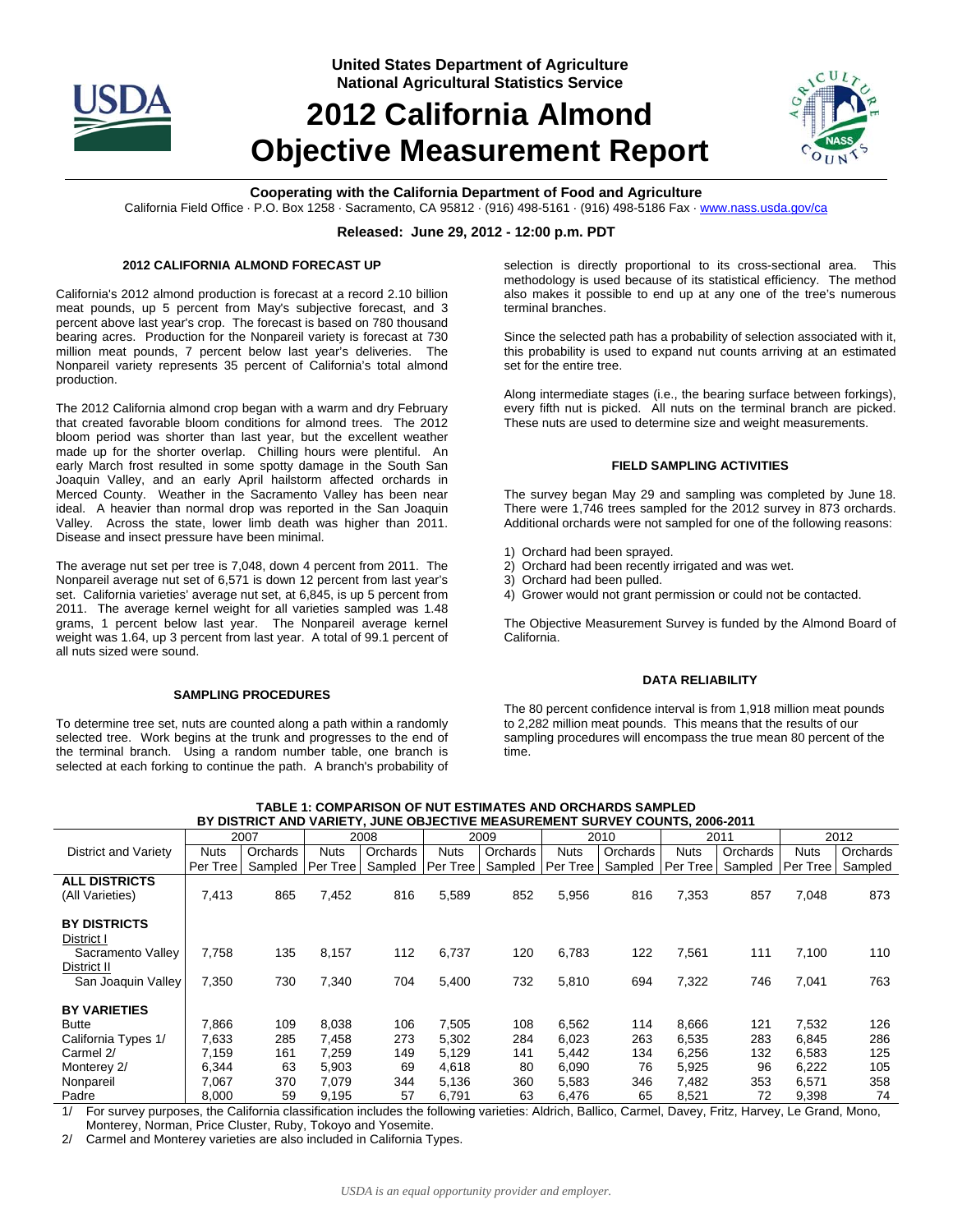|                       | Kernel  |                           | Grade (Percent of Nuts) 1/ |                  |                    |         |        |         |         |              |       |
|-----------------------|---------|---------------------------|----------------------------|------------------|--------------------|---------|--------|---------|---------|--------------|-------|
| District and Variety  | Weight  | Kernel Size (Millimeters) |                            |                  | <b>Edible Nuts</b> |         | Insect |         | Natural |              |       |
|                       | (Grams) | Length                    | Width                      | <b>Thickness</b> | Singles            | Doubles | Damage | Shrivel | Gum     | <b>Blank</b> | Other |
|                       |         |                           |                            |                  |                    |         |        |         |         |              |       |
| <b>ALL DISTRICTS</b>  |         |                           |                            |                  |                    |         |        |         |         |              |       |
| 2007                  | 1.47    | 21.81                     | 12.39                      | 9.96             | 94.6               | 3.9     | 2/     | 1.2     | 0.2     | 2/           | 0.2   |
| 2008                  | 1.43    | 21.60                     | 12.30                      | 9.66             | 96.2               | 2.8     | 2/     | 0.6     | 0.1     | 0.2          | 0.1   |
|                       |         |                           |                            |                  | 97.1               |         | 2/     |         |         | 0.1          | 0.1   |
| 2009                  | 1.58    | 22.96                     | 13.10                      | 9.93             |                    | 1.8     |        | 0.7     | 0.2     |              |       |
| 2010                  | 1.72    | 23.38                     | 13.20                      | 10.30            | 94.7               | 4.0     | 2/     | 1.0     | 2/      | 0.1          | 0.1   |
| 2011                  | 1.49    | 21.84                     | 12.52                      | 9.92             | 94.6               | 4.1     | 2/     | 0.8     | 0.1     | 0.2          | 0.2   |
| 2012                  | 1.48    | 21.40                     | 12.51                      | 9.94             | 93.4               | 5.7     | 2/     | 0.7     | 2/      | 0.1          | 2/    |
| <b>BY DISTRICT</b>    |         |                           |                            |                  |                    |         |        |         |         |              |       |
| Sacramento Valley 3/  |         |                           |                            |                  |                    |         |        |         |         |              |       |
| 2007                  | 1.59    | 22.97                     | 13.26                      | 10.34            | 93.4               | 4.5     | 2/     | 0.7     | 0.2     | 2/           | 1.2   |
| 2008                  | 1.43    | 22.52                     | 12.80                      | 9.69             | 95.1               | 3.6     | $2/$   | 0.8     | 0.1     | 2/           | 0.5   |
| 2009                  | 1.65    | 22.90                     | 13.63                      | 10.16            | 97.4               | 1.2     | 2/     | 0.5     | 0.1     | 2/           | 0.8   |
| 2010                  | 1.75    | 23.86                     | 13.44                      | 10.23            | 93.7               | 4.5     | 2/     | 1.1     | 2/      | 2/           | 0.7   |
| 2011                  | 1.60    | 22.73                     | 13.33                      | 10.02            | 92.1               | $6.2\,$ | $2/$   | 0.6     | 2/      | 2/           | 1.1   |
| 2012                  | 1.54    | 22.32                     | 13.22                      | 10.07            | 94.1               | 3.9     | 2/     | 1.3     | 2/      | 0.3          | 0.3   |
| San Joaquin Valley 4/ |         |                           |                            |                  |                    |         |        |         |         |              |       |
| 2007                  | 1.44    | 21.58                     | 12.22                      | 9.89             | 94.8               | 3.8     | $2/$   | 1.3     | 0.2     | 2/           | 2/    |
| 2008                  | 1.43    | 21.41                     | 12.21                      | 9.66             | 96.4               | 2.6     | $2/$   | 0.5     | 0.1     | 0.3          | $2/$  |
|                       |         |                           |                            |                  |                    |         |        |         |         |              |       |
| 2009                  | 1.57    | 22.98                     | 13.00                      | 9.89             | 97.0               | 1.9     | 2/     | 0.7     | 0.2     | 0.1          | 2/    |
| 2010                  | 1.71    | 23.28                     | 13.15                      | 10.31            | 94.9               | 3.9     | 2/     | 1.0     | 2/      | 0.2          | $2/$  |
| 2011                  | 1.48    | 21.70                     | 12.40                      | 9.90             | 95.0               | 3.8     | 2/     | 0.8     | 0.1     | 0.2          | 0.1   |
| 2012                  | 1.48    | 21.26                     | 12.40                      | 9.93             | 93.3               | 6.0     | 2/     | 0.6     | 2/      | 0.1          | 2/    |
| <b>BY VARIETY</b>     |         |                           |                            |                  |                    |         |        |         |         |              |       |
| <b>Butte</b>          |         |                           |                            |                  |                    |         |        |         |         |              |       |
| 2007                  | 1.22    | 19.18                     | 11.74                      | 9.87             | 94.8               | 4.2     | $2/$   | 0.7     | 2/      | 2/           | 0.3   |
| 2008                  | 1.21    | 18.72                     | 11.76                      | 9.70             | 95.5               | 3.6     | $2/$   | 0.6     | 2/      | 0.3          | 2/    |
| 2009                  | 1.26    | 19.86                     | 12.19                      | 9.78             | 96.9               | 2.3     | 2/     | 0.6     | 0.1     | 2/           | 0.1   |
| 2010                  | 1.43    | 20.54                     | 12.39                      | 10.15            | 94.2               | 4.3     | 2/     | 1.1     | 2/      | 0.1          | 0.1   |
| 2011                  | 1.24    | 19.33                     | 11.84                      | 9.78             | 94.5               | 4.5     | 2/     | 0.7     | 2/      | 0.1          | 0.2   |
| 2012                  | 1.20    | 18.54                     | 11.77                      | 9.83             | 92.5               | 6.4     | 2/     | 0.9     | 0.1     | 0.1          | 2/    |
| California Types 5/   |         |                           |                            |                  |                    |         |        |         |         |              |       |
| 2007                  | 1.44    | 22.20                     | 11.85                      | 9.88             | 93.3               | $5.0$   | $2/$   | 1.2     | 0.2     | 2/           | 0.2   |
| 2008                  | 1.41    | 22.14                     | 11.79                      | 9.60             | 95.6               | 3.5     | $2/$   | 0.4     | 0.1     | 0.3          | 2/    |
| 2009                  | 1.62    | 24.12                     | 12.77                      | 9.85             | 96.7               | 2.4     | $2/$   | 0.6     | 0.2     | 0.1          | 0.1   |
| 2010                  | 1.71    | 24.08                     | 12.73                      | 10.34            | 93.2               | 5.9     | 2/     | 0.7     | 0.1     | 2/           | 0.1   |
| 2011                  |         | 22.94                     | 12.27                      | 9.94             | 92.1               | 6.8     | 2/     | 0.6     |         | 0.2          | 0.2   |
|                       | 1.55    |                           |                            |                  |                    |         | 2/     |         | 0.1     |              |       |
| 2012                  | 1.53    | 22.45                     | 12.23                      | 10.00            | 90.7               | 8.7     |        | 0.5     | 2/      | 2/           | 2/    |
| Carmel 6/             |         |                           |                            |                  |                    |         |        |         |         |              |       |
| 2007                  | 1.47    | 22.78                     | 11.74                      | 9.86             | 93.5               | 4.8     | 2/     | 1.4     | 0.2     | 2/           | 2/    |
| 2008                  | 1.43    | 22.75                     | 11.79                      | 9.63             | 96.1               | 3.1     | 2/     | 0.6     | 2/      | 0.1          | 2/    |
| 2009                  | 1.64    | 24.62                     | 12.62                      | 9.79             | 97.1               | 1.8     | 2/     | 0.7     | 0.1     | 0.1          | 2/    |
| 2010                  | 1.70    | 24.56                     | 12.57                      | 10.20            | 94.8               | 4.2     | 2/     | 0.8     | 0.1     | 2/           | 0.1   |
| 2011                  | 1.50    | 22.81                     | 12.08                      | 9.79             | 94.6               | 4.5     | 2/     | 0.7     | 2/      | 2/           | 2/    |
| 2012                  | 1.51    | 22.41                     | 12.20                      | 9.90             | 91.9               | 7.5     | 2/     | 0.6     | 2/      | 2/           | 2/    |
| Monterey 6/           |         |                           |                            |                  |                    |         |        |         |         |              |       |
| 2007                  | 1.61    | 23.63                     | 12.44                      | 9.99             | 92.5               | 6.6     | 2/     | 0.5     | 0.3     | 2/           | 2/    |
| 2008                  | 1.62    | 23.77                     | 12.32                      | 9.78             | 92.9               | 6.1     | 2/     | 0.4     | 2/      | 0.5          | 2/    |
| 2009                  | 1.82    | 25.64                     | 13.48                      | 9.98             | 95.4               | 3.8     | 2/     | 0.5     | $0.3\,$ | 2/           | 2/    |
| 2010                  | 1.89    | 25.26                     | 13.23                      | 10.66            | 88.9               | 10.6    | 2/     | 0.5     | 2/      | 2/           | 2/    |
| 2011                  | 1.76    | 24.65                     | 12.83                      | 10.21            | 86.7               | 12.3    | 2/     | 0.5     | 0.3     | 2/           | 0.1   |
| 2012                  | 1.71    | 24.06                     | 12.76                      | 10.25            | 86.8               | 12.6    | 2/     | 0.4     | 0.1     | 0.1          | 2/    |
| Nonpareil             |         |                           |                            |                  |                    |         |        |         |         |              |       |
| 2007                  | 1.61    | 22.87                     | 13.17                      | 10.06            | 95.3               | 3.2     | 2/     | 1.1     | 0.1     | 2/           | 0.2   |
| 2008                  | 1.55    | 22.68                     | 13.02                      | 9.68             | 96.9               | 2.1     | 2/     | 0.7     | 2/      | 0.1          | 0.1   |
| 2009                  | 1.74    | 23.97                     | 13.93                      | 10.03            | 97.5               | 1.3     | 2/     | 0.7     | 0.2     | 0.1          | 0.2   |
| 2010                  |         | 24.49                     |                            | 10.29            |                    | 2.5     | 2/     | 1.3     |         |              | 0.2   |
|                       | 1.89    |                           | 14.02                      |                  | 95.8               |         |        |         | 2/      | 0.2          |       |
| 2011                  | 1.60    | 22.75                     | 13.12                      | 9.95             | 96.1               | 2.4     | 2/     | 1.0     | 0.1     | 0.2          | 0.3   |
| 2012                  | 1.64    | 22.55                     | 13.33                      | 9.97             | 94.8               | 4.0     | 2/     | 0.9     | 2/      | 0.2          | 0.1   |
| Padre                 |         |                           |                            |                  |                    |         |        |         |         |              |       |
| 2007                  | 1.22    | 19.03                     | 11.61                      | 9.98             | 95.3               | 2.2     | $2/$   | 2.1     | 0.3     | 2/           | 0.1   |
| 2008                  | 1.23    | 18.86                     | 11.64                      | 9.84             | 97.3               | 1.4     | 2/     | 0.8     | 0.2     | 0.2          | 2/    |
| 2009                  | 1.32    | 20.09                     | 12.24                      | 10.08            | 96.6               | 1.6     | 2/     | 1.4     | 0.2     | 2/           | 0.2   |
| 2010                  | 1.49    | 20.65                     | 12.73                      | 10.55            | 96.3               | 2.1     | 2/     | 1.2     | 2/      | 0.4          | 2/    |
| 2011                  | 1.25    | 18.94                     | 11.85                      | 9.90             | 97.3               | 1.9     | 2/     | 0.7     | 2/      | 2/           | 2/    |
| 2012                  | 1.20    | 18.15                     | 11.57                      | 9.92             | 96.8               | 2.3     | 2/     | 0.5     | 2/      | 0.3          | 2/    |

**TABLE 2: WEIGHT, SIZE AND GRADE OF AVERAGE ALMOND SAMPLE, 2007-2012** 

1/ Percentages may not add to 100 due to rounding.<br>2/ Not shown if less than 0.07 percent.

2/ Not shown if less than 0.07 percent.<br>3/ Sacramento Valley includes these co 3/ Sacramento Valley includes these counties: Butte, Colusa, Glenn, Solano, Sutter, Tehama, Yolo and Yuba.

4/ San Joaquin Valley includes these counties: Fresno, Kern, Kings, Madera, Merced, San Joaquin, Stanislaus and Tulare.

5/ For survey purposes, the California classification includes the following varieties: Aldrich, Ballico, Carmel, Davey, Fritz, Harvey, Le Grand, Mono,

Monterey, Norman, Price Cluster, Ruby, Tokoyo and Yosemite.<br>6/ Carmel and Monterey varieties are also included in California Ty.

Carmel and Monterey varieties are also included in California Types.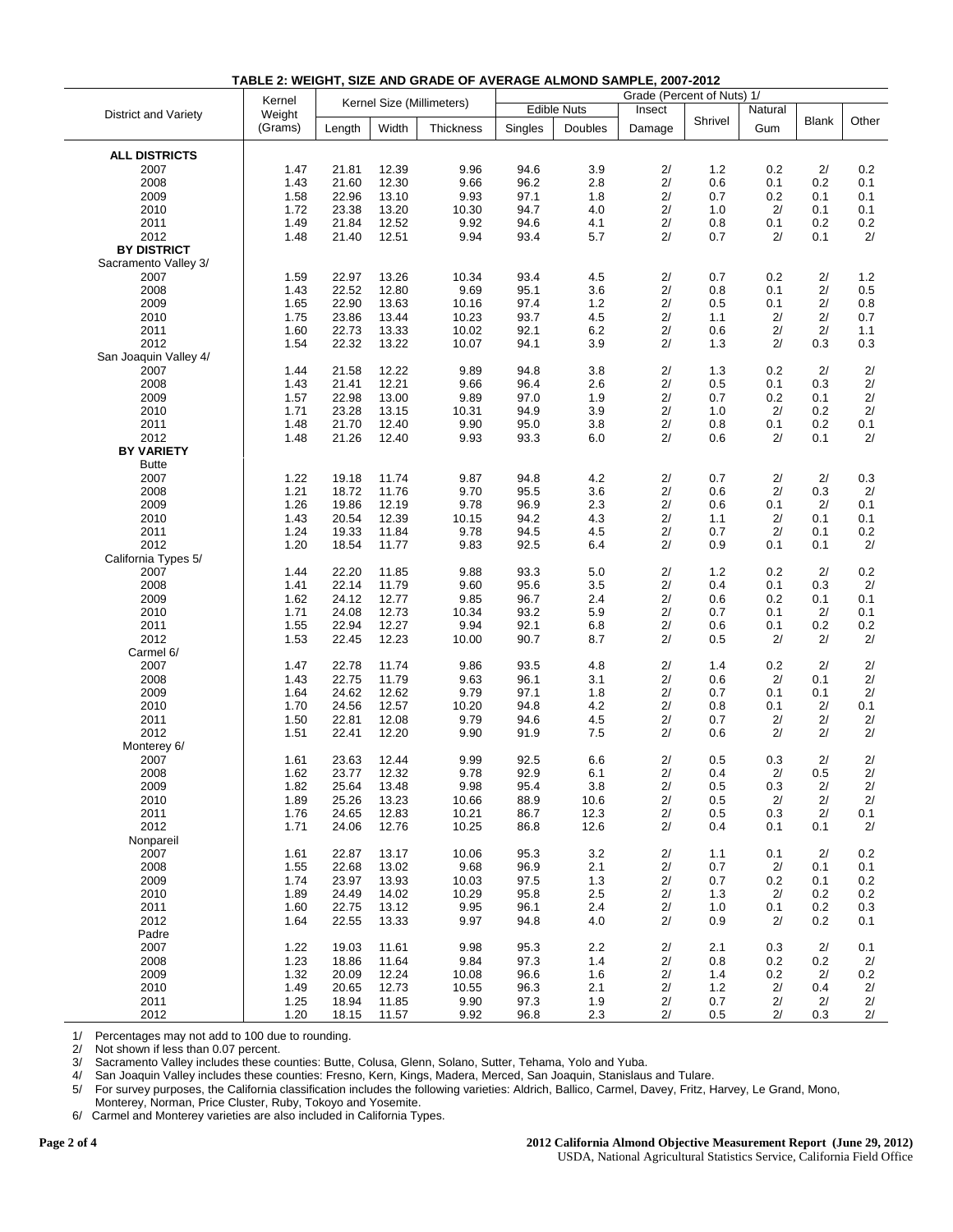**CALIFORNIA ALMONDS Nuts per Tree, by District** 



# **ALMONDS BY VARIETY**

**CALIFORNIA TYPE** Nuts per Tree



**BUTTE TYPE** Nuts per Tree



**2012 California Almond Objective Measurement Report (June 29, 2012)**  USDA, National Agricultural Statistics Service, California Field Office

**CARMEL TYPE** Nuts per Tree



**NONPAREIL TYPE** Nuts per Tree